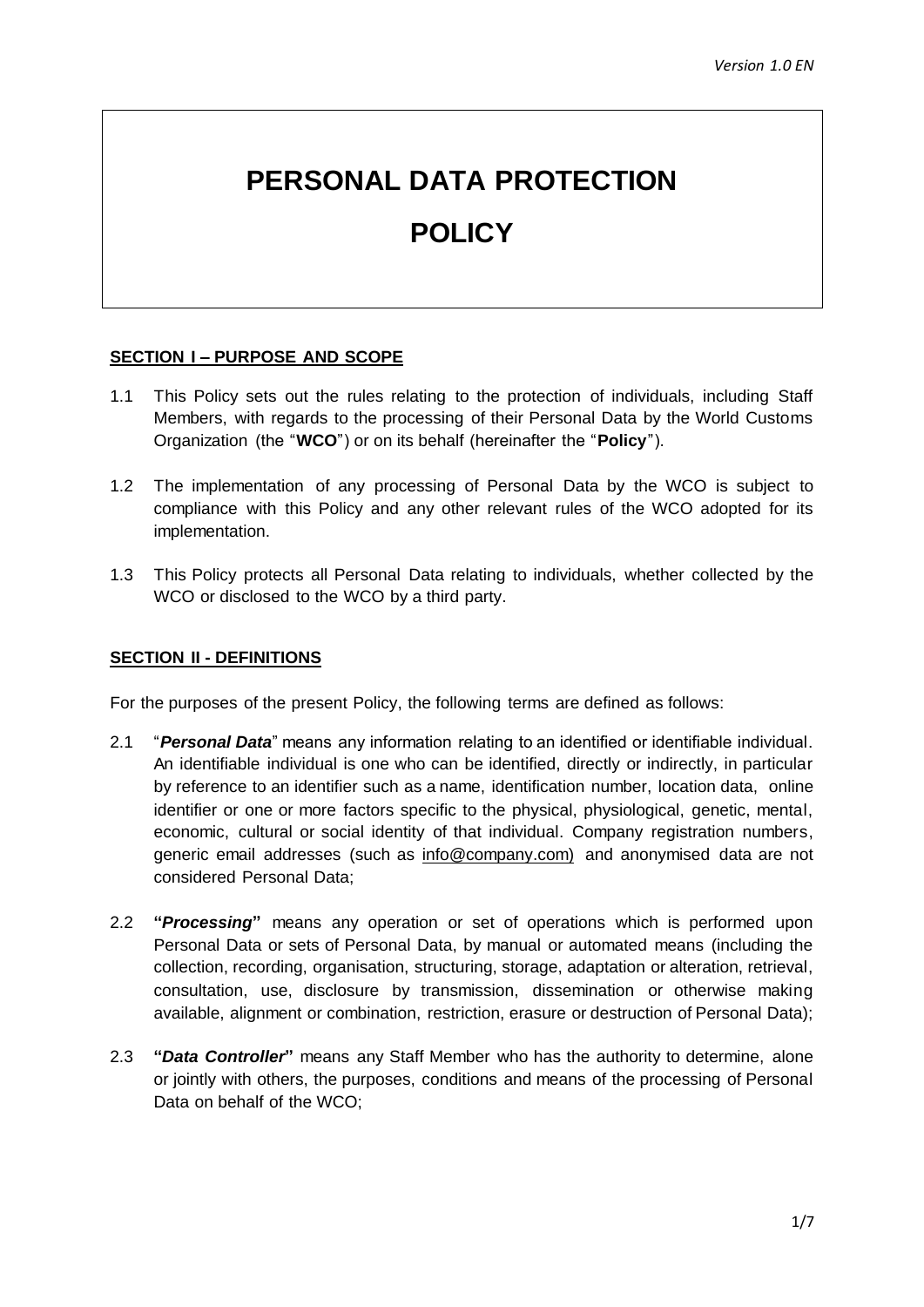- 2.4 **"***Data Processor***"** means any Staff Member or other individual, legal entity, public authority or similar body, including a third party, authorized to process Personal Data on behalf and under the direct authority of the Data Controller;
- 2.5 **"***Recipient***"** means the individual, legal entity, public authority or similar body to which Personal Data are disclosed;
- 2.6 **"***Personal Data Breach***"** means a breach of security leading to the accidental or unlawful destruction, loss, alteration, unauthorized disclosure of, or access to, Personal Data transmitted, stored or otherwise processed;
- 2.7 **"***Sensitive Data***"** means data related to or revealing the national registration number, genetic data, judicial data (such as litigations, suspicions, prosecutions, criminal convictions etc.), data revealing racial or ethnic origin, data concerning health or sex life, political opinions, trade-union membership, and religious or philosophical beliefs;
- 2.8 "*Consent*" means the freely given, specific, informed and unambiguous permission expressed by an individual by which he or she agrees with the processing of his/her Personal Data. This consent is given either by a written statement or by a clear affirmative action;
- 2.9 "*Data Protection Officer*" means the Staff Member appointed by the Secretary General to perform the duties listed in this Policy or assigned to him/her by decision of the Secretary General; and
- 2.10 "**Staff Members**" means any staff member of the WCO.

# **SECTION III – PRINCIPLES RELATING TO PROCESSING AND TRANSFER OF PERSONAL DATA**

#### **A. Processing of Personal Data**

- 3.1 The WCO shall ensure that Personal Data disclosed to the WCO are collected and processed according to the principles expressed in this Policy.
- 3.2 Personal Data shall be processed and used lawfully, fairly and in a transparent manner ('lawfulness, fairness and transparency').
- 3.3 Personal Data shall be collected for specified, explicit and legitimate purposes consistent with the WCO's official activities ('purpose limitation').
- 3.4 The Processing of Personal data shall always be adequate, relevant and limited to what is necessary in relation to the purposes for which they are collected and/or further processed ('data minimization').
- 3.5 Personal Data stored by the WCO shall be accurate and, where necessary, kept up-todate; every reasonable step must be taken to ensure that Personal Data that are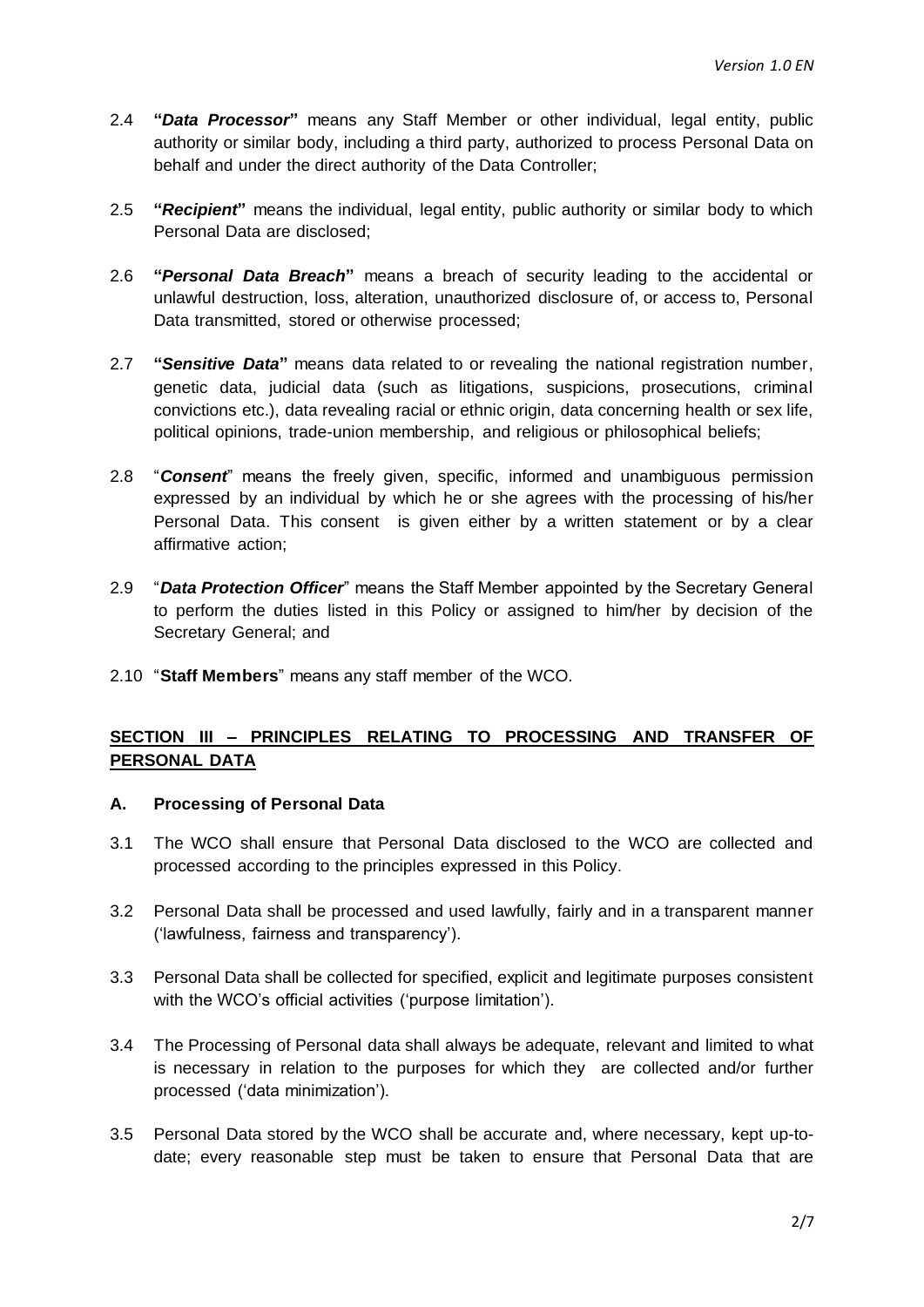inaccurate, having regard to the purposes for which they are processed, are erased or rectified without delay ('accuracy').

- 3.6 Personal Data shall be kept or stored for no longer than is reasonably necessary for the purposes for which they are processed ('storage limitation').
- 3.7 Personal Data shall be processed in a manner that ensures appropriate security of the Personal Data, including protection against unauthorized or unlawful processing and against accidental loss, destruction or damage, using appropriate technical or organizational measures ('integrity and confidentiality').
- 3.8 The WCO shall not process Sensitive Data, except if:
	- (i) the Processing is in reference to medical or social protection under the applicable WCO internal rules, including health insurance coverage and the payment of family or other social benefits by the WCO;
	- (ii) the Processing is for the copying of passports where a Staff Member uses the WCO's assistance when requesting either a visa for entering the duty country or applying for any other visa in connection with official travel for the WCO;
	- (iii) individuals have given Consent to the processing of Sensitive Data or made the Sensitive Data manifestly public. The WCO may be asked to prove that the individual has explicitly and without reservation consented to the processing of such Sensitive Data for the purpose at stake.

In case Sensitive Data is processed, the WCO shall take all appropriate and necessary measures to ensure the security and confidentiality of such Sensitive Data.

3.9 Should the WCO intend to use Personal Data for the purposes of direct marketing, Consent shall be received regarding the Processing of data resulting from participation in events and activities of the WCO. Electronic means shall be used to ensure that participants have consented to the processing of their Personal Data for the purposes of direct marketing. The opt-in regime shall be seen as the general rule in order to ensure that participants have provided their Consent.

# **B. Transfer of Personal Data**

- 3.10 Personal Data may be transferred within the WCO on the following conditions:
	- (i) the Personal Data are necessary for the performance of tasks covered by the activities of the Recipient;
	- (ii) only the Personal Data necessary for the performance of these tasks shall be transferred; and
	- (iii) the Recipient may process the Personal Data only for the purposes for which they are transferred.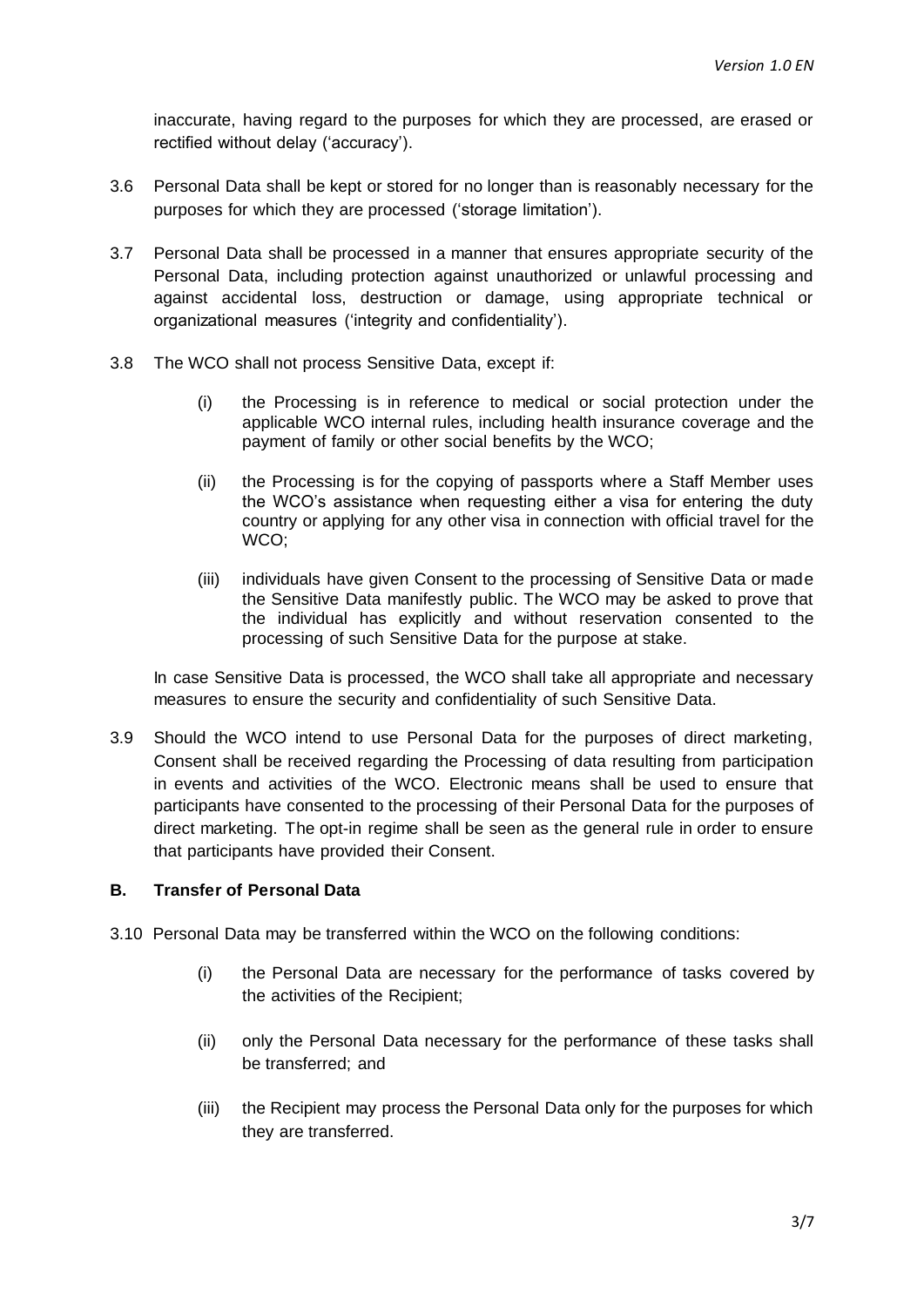- 3.11 The WCO may transfer Personal Data towards its Members, international organizations and other third parties with which the WCO entered into an agreement, in only one of the following cases:
	- (i) the WCO Members, international organizations or other third parties observe this Policy and any other relevant rules which the WCO may adopt for its implementation; or
	- (ii) sufficient safeguards exist, including effective enforcement mechanisms and appropriate measures put in place by the WCO Members, international organizations or other third parties, to ensure a continuing level of security and protection consistent with this Policy and any other relevant rules which the WCO may adopt for its implementation; or
	- (iii) the concerned individual has explicitly consented to the proposed transfer; or
	- (iv) the transfer is necessary for the establishment, exercise or defense of legal claims;
	- (v) the transfer is necessary for the conclusion or performance of a contract concluded in the interest of the concerned individual between the Data Controller and another natural or legal person;
	- (vi) the transfer is necessary to protect the vital interests of the concerned individual; or
	- (vii) to allow the WCO to achieve its legitimate aims and to carry out its official activities. In this regard, it is understood that the Organization is amongst others authorized to transfer to its Members the contact data (emails) of Directors General of Customs and persons appointed as Customs Attachés, for the sole purpose of allowing for the exchange of information.
- 3.12 Where the Data Controller intends to instruct a Data Processor to process Personal Data on its behalf, the Data Controller shall use only Data Processors providing sufficient adequate guarantees of compliance with the level of security and protection of the Personal Data set forth by this Policy to ensure the protection of the rights of individuals.
- 3.13 In the context of events of the WCO and the distribution of a list containing participants' Personal Data, the WCO shall ensure that it has received consent from the individuals before issuing such a list. Such Consent shall also be obtained using the opt-in regime.

# **SECTION IV – RIGHTS OF INDIVIDUALS**

#### **A. Information to be given to the individuals**

4.1 Upon request by the concerned individual, the WCO shall provide the individual with the following information on the Processing of data which is personal to him/her: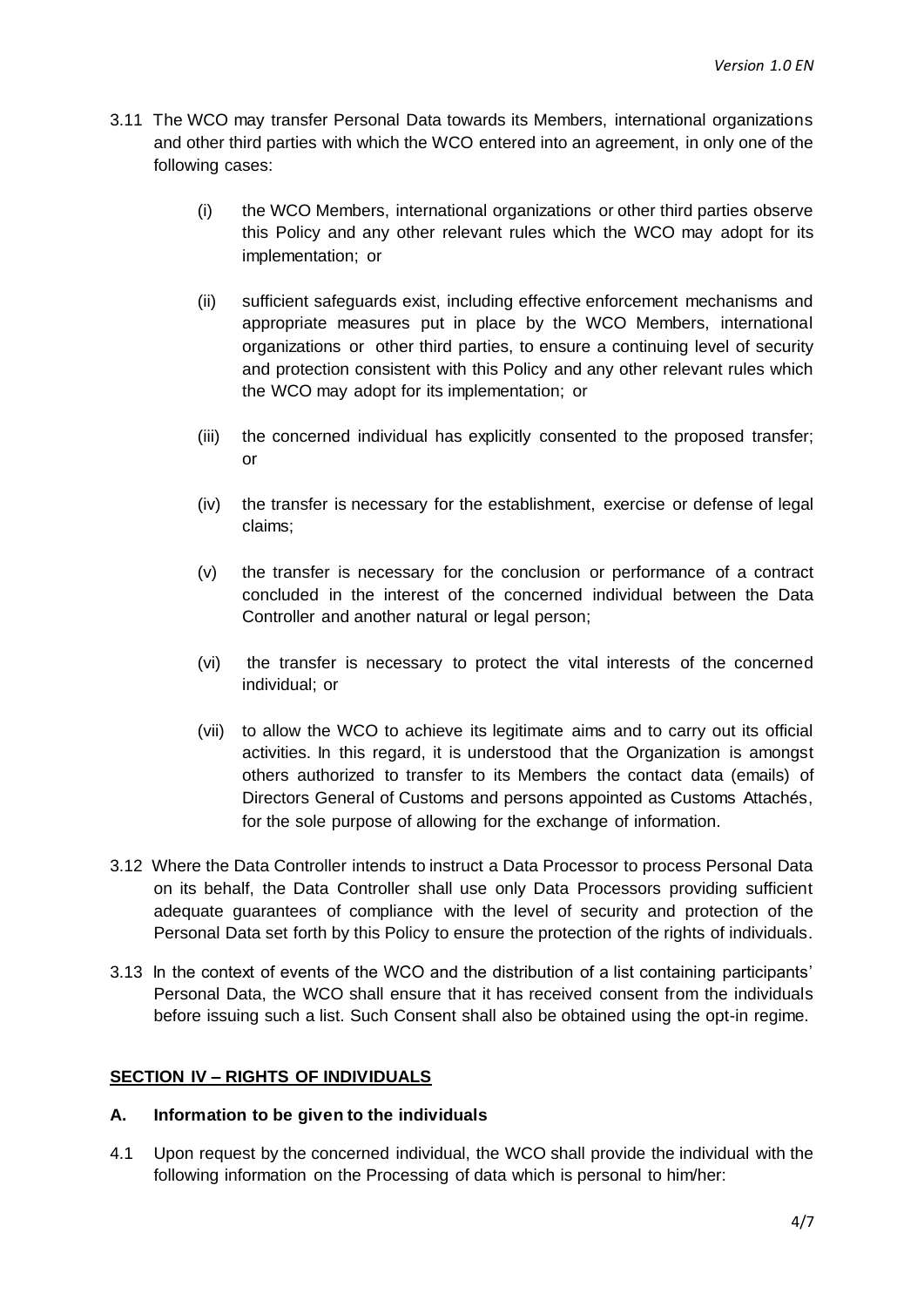- (i) the identity and the contact details of the Data Controller;
- (ii) the contact details of the Data Protection Officer;
- (iii) the purpose of the Processing for which the personal data are intended as well as the legal basis for the processing;
- (iv) the categories of Personal Data concerned;
- (v) the Recipients or category of Recipients of the Personal Data;
- (vi) where possible, the envisaged period for which the Personal Data will be stored, or, if not possible, the reason why no such period is fixed;
- (vii) where applicable, the fact that the WCO intends to transfer Personal Data to a Member of the WCO, another international organization or a third party and the reasons for such transfer; and
- (viii) the existence of the right to request access, rectification or erasure of Personal Data and to submit claims.
- 4.2 The section above shall not apply where the provision of such information proves impossible or would involve a disproportionate effort, and such impossibility or disproportionate effort is duly motivated by the Organization. In such instances, the WCO shall take appropriate measures to protect the concerned individuals' rights and legitimate interests to the extent reasonably possible.

#### **B. Right to access**

- 4.3 Every individual shall have the right to obtain from the Data Controller at any time, on request, confirmation as to whether or not Personal Data relating to him/her are being processed.
- 4.4 Every individual may request the Data Controller a copy of their Personal Data being processed. Where the request is made by electronic means, the information will be provided in electronic form.

#### **C. Right to rectification and erasure**

- 4.5 Individuals have the right to obtain, without undue delay, the rectification or completion of their inaccurate or incomplete Personal Data.
- 4.6 Individuals shall have the right to obtain from the Data Controller erasure of their Personal Data without undue delay, and the Data Controller shall have the obligation to erase Personal Data without undue delay where one of the following grounds applies:
	- (i) the Personal Data are no longer necessary in relation to the purposes for which they were collected or otherwise processed; or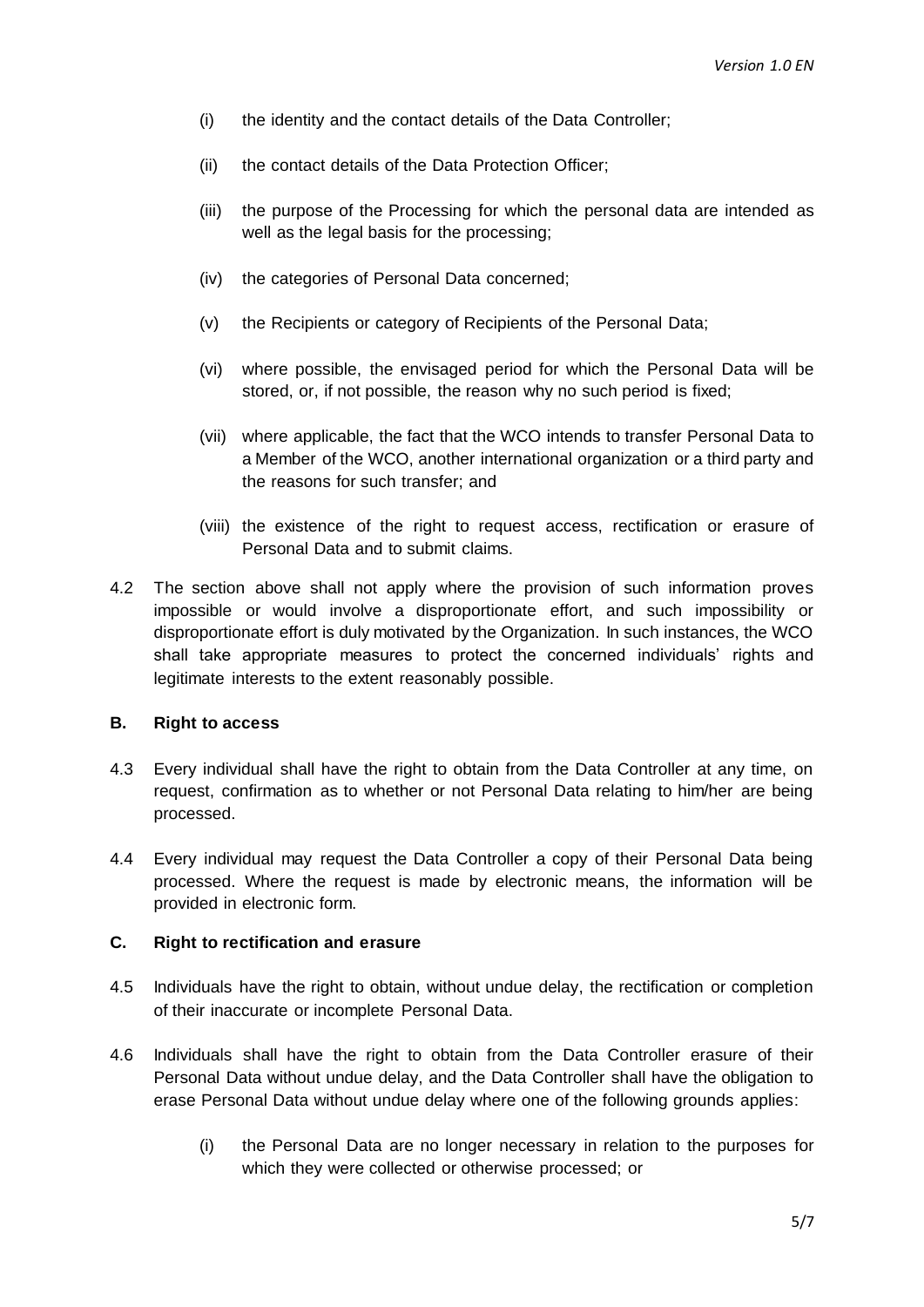- (ii) the Personal Data have been processed in such a way that does not comply with this Policy.
- 4.7 Where the WCO is not the Data Processor, the WCO shall make every reasonable effort to ensure that the third party Data Processor complies with the request of the concerned individuals.
- 4.8 The above section does not apply to the extent that the Processing is necessary for statistical or archiving purposes, for the delivery of the WCO's mission and programme of work, in so far as the erasure is likely to render impossible or seriously impair the achievement of the objectives of that Processing.

# **D. Right to object**

4.9 Every individual shall have at any time the right to submit a request objecting, on grounds relating to his or her particular situation, to the Processing of Personal Data concerning him or her. The Data Controller shall no longer process the personal data unless the Data Controller demonstrates that such Processing is necessary for the performance of the task carried out in the exercise of the WCO's official activities or in the framework of its missions.

# **SECTION V – DATA PROTECTION OFFICER**

#### **A. APPOINTMENT**

- 5.1 A Data Protection Officer (hereinafter the "DPO") shall be appointed by the Secretary General and report directly to him/her.
- 5.2 The DPO shall act independently, in a neutral and impartial manner and shall not accept instructions.

# **B. DUTIES**

- 5.3 The DPO shall monitor the application of this Policy.
- 5.4 The DPO shall, on request or on his/her initiative, advice individuals on their rights and Data Controllers on their rights and obligations.

#### **C. COOPERATION OF DATA CONTROLLERS WITH THE DPO**

5.5 Data Controllers shall cooperate with the DPO by assisting the DPO and making available any information necessary for the DPO to carry out his/her tasks. Data Controllers shall involve the DPO in the process of designing new information systems and to ensure that measures of data protection are built in those systems from the beginning.